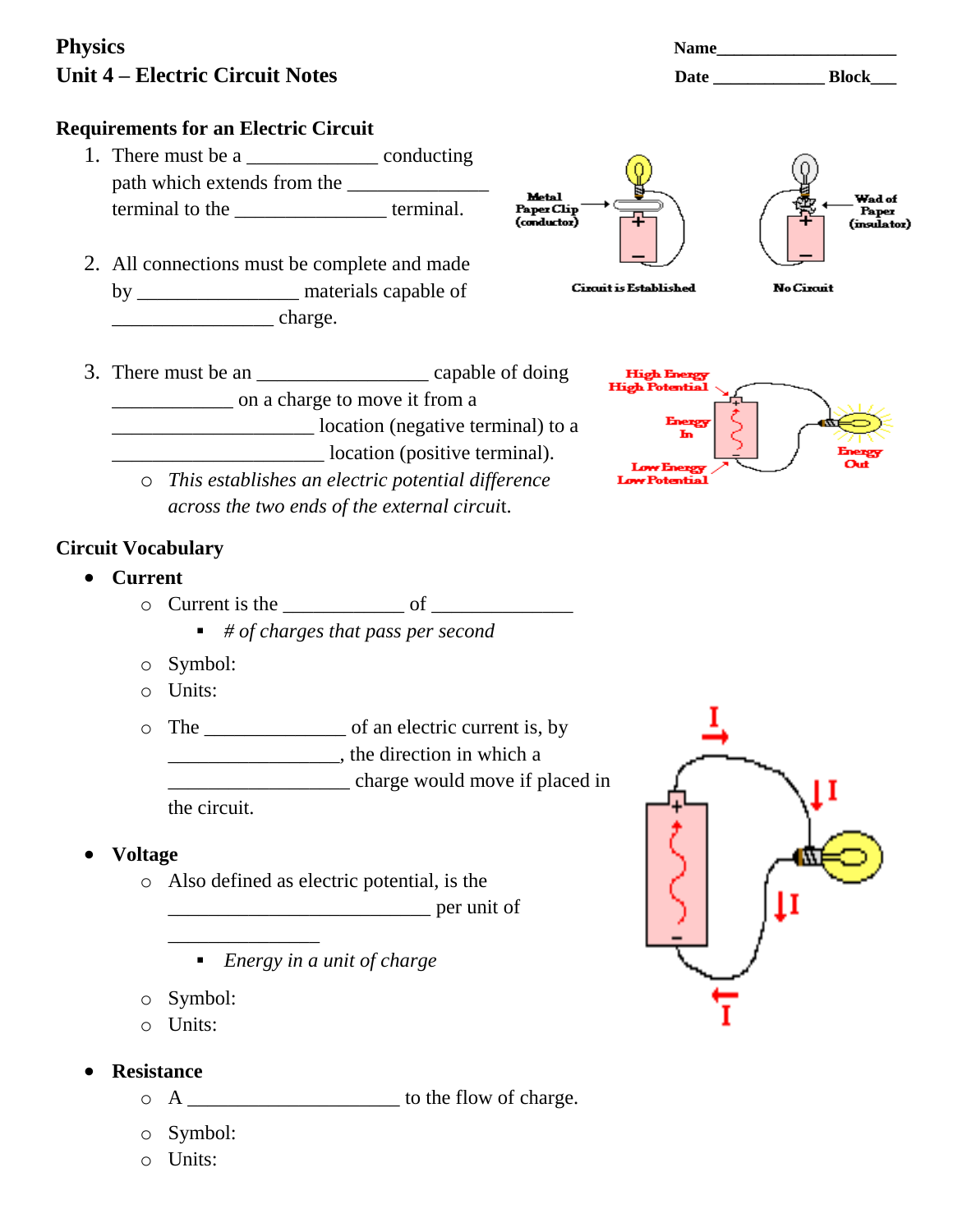#### **Circuit Symbols**

- Battery or DC Power Supply
- Wire
- Switch
- Ammeter
- Voltmeter
- Resistor

#### **Ohm's Law**

- Current is \_\_\_\_\_\_\_\_\_\_\_\_\_\_\_\_\_\_\_\_\_\_\_\_\_\_\_\_\_\_\_\_\_\_\_\_\_\_\_\_\_\_\_\_\_\_ to Voltage.
	- o *If you double voltage, current will\_\_\_\_\_\_\_\_\_\_\_\_\_\_\_\_\_\_\_\_\_\_\_\_\_.*
	- o *If you cut voltage in 1/3, current will \_\_\_\_\_\_\_\_\_\_\_\_\_\_\_\_\_\_\_\_\_\_\_\_\_.*
- Current is \_\_\_\_\_\_\_\_\_\_\_\_\_\_\_\_\_\_\_\_\_\_\_\_\_\_\_\_\_\_\_\_\_\_\_\_\_\_\_\_\_\_\_\_\_\_ to Resistance. o *If you double resistance, current will \_\_\_\_\_\_\_\_\_\_\_\_\_\_\_\_\_\_\_\_\_\_\_\_.*
	- $\circ$  *If you cut voltage in 1/4, current will \_\_\_\_\_\_\_\_\_\_\_\_\_\_\_\_\_\_\_\_\_\_\_\_\_\_\_\_\_*.
- **Formula:**

# **Examples:**

- o Practice 1: An automobile headlight with a resistance of 30 ohms is placed across a 12 volt battery. What is the current through the circuit?
- o Practice 2: A lamp draws a current of 0.50 amps when it is connected to a 120-V source. What is the resistance of the lamp?
- o Practice 3: A lamp with a resistance of 30  $\Omega$  is connected to a voltage source. The current in the circuit is 3.0 A. What is the voltage of the source?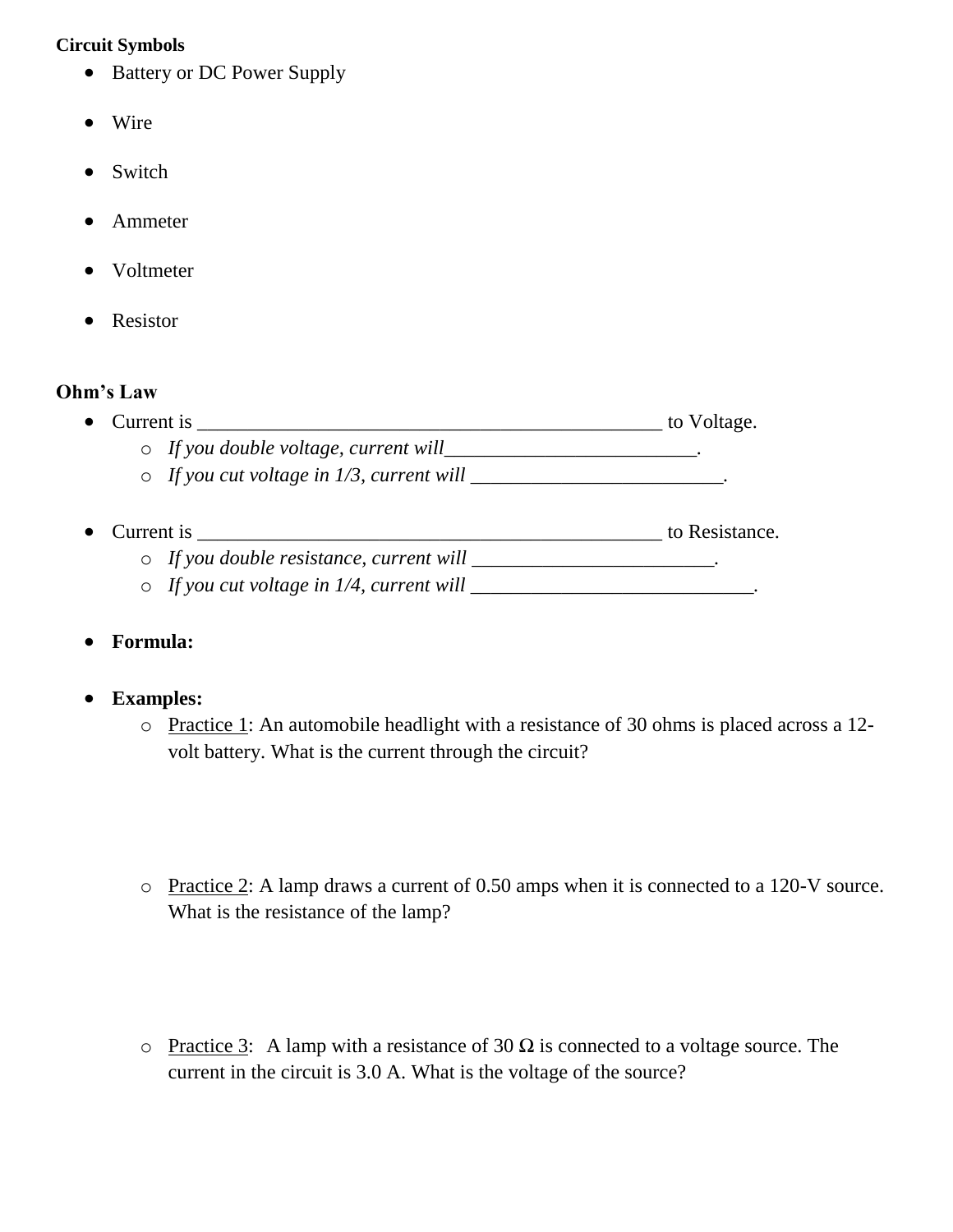#### **Power**

| Measure the                          | at which energy is |  |  |
|--------------------------------------|--------------------|--|--|
| from one form of energy to another.  |                    |  |  |
| $\circ$ How fast work is being done! |                    |  |  |
| $\circ$ Symbol:                      |                    |  |  |

- o Units:
- o **Formula(s):**

# **Energy**

- The amount of  $\frac{1}{\text{being}}$  being  $\frac{1}{\text{using}}$  and how  $\frac{1}{\text{if}}$ 's being used for.
	- o Symbol:
	- o Units: 1) *if no mention of a time unit:*

2) *if hours mentioned (energy company):*

o **Formula(s):** 

# **Power & Energy Practice Problems**

- A 6.0-V battery delivers a 0.50-A current to an electric motor that is connected across its terminals.
	- o What is the power consumed by the motor?
	- o If the motor runs for 5.0 minutes, how much electrical energy is delivered?
- A 60 W light bulb is on an average of 7 hours a day.
	- $\circ$  How much energy is used in kilowatt hours (kWh)? 1000 W = 1 kW
	- o If it costs \$0.06 per kWh, how much does running this bulb cost per day? Per month (assume 30 days)?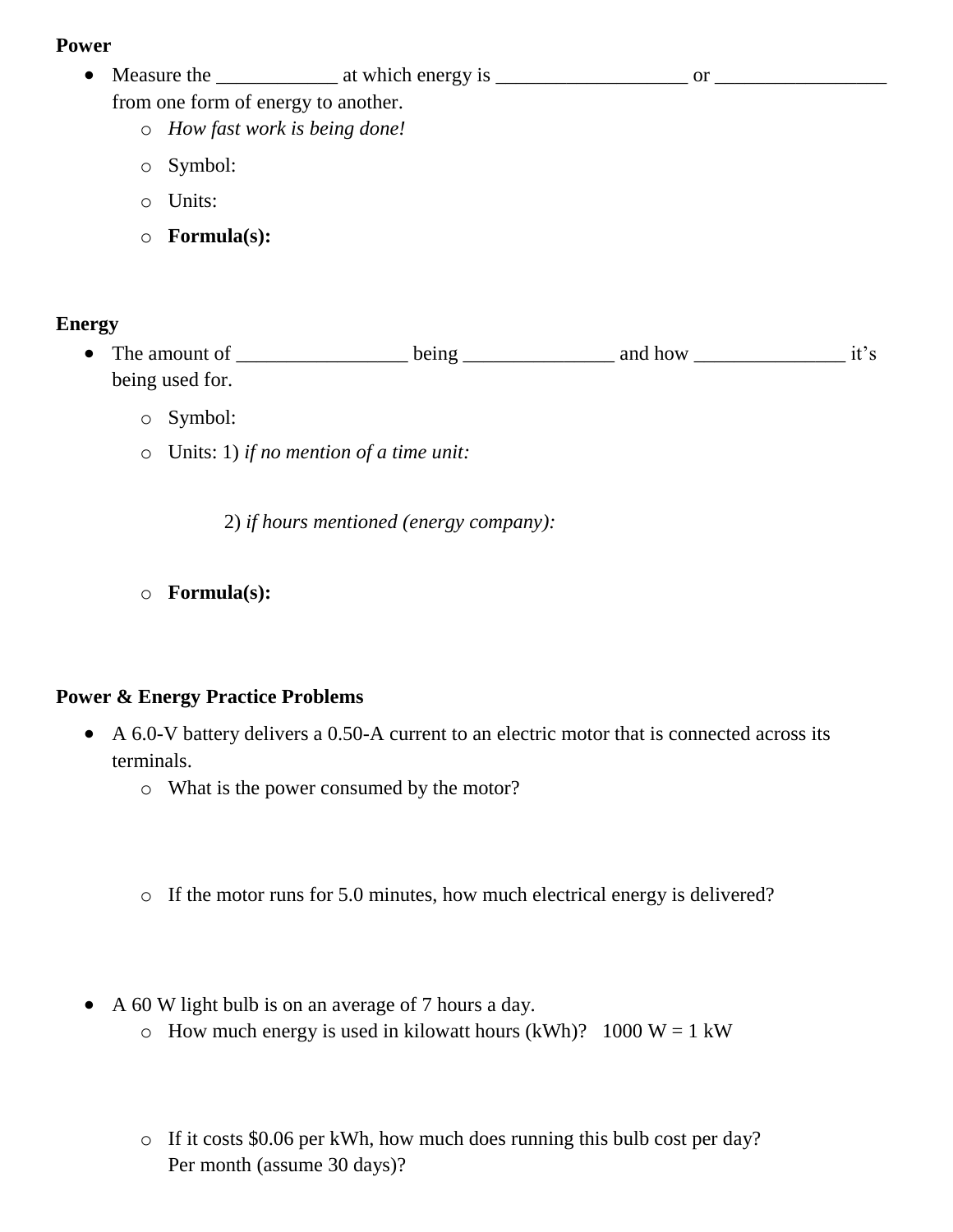#### **Series Circuits**

- There is only **\_\_\_\_\_\_\_\_\_\_\_\_\_\_\_\_** for the current to flow.
- Current is the \_\_\_\_\_\_\_\_\_\_\_\_\_\_\_\_\_\_\_\_\_\_\_\_ throughout the circuit.
- Resistance \_\_\_\_\_\_\_\_\_\_\_\_\_\_\_\_.
- Voltage \_\_\_\_\_\_\_\_\_\_\_\_\_\_\_\_\_\_\_\_\_.

# **Examples:**

- o Example 1: Three 20-Ω resistors are connected in series across a 120-V generator.
- a) Draw the circuit
- b) What is the equivalent (total) resistance?
- c) What is the current in the circuit?
- d) What is the potential drop (voltage) across each resistor?

o Example 2: A 3 Ω, 4 Ω and 7 Ω resistor are connected in series across a 12-V battery.

# a) Draw the circuit

- b) What is the equivalent (total) resistance?
- c) What is the current in the circuit?
- d) What is the potential drop (voltage) across each resistor?
- e) What is the power at each resistor?
- f) What is the total power of the circuit?
	- o Example 3: Four resistors, 45-Ω, 5-Ω, 30-Ω, and 40-Ω are connected in series across a 240-V generator.
- a) What is the equivalent (total) resistance?
- b) What is the current through the entire circuit?
- c) What is the potential drop (voltage) across each resistor?
- d) What is the power at each resistor?
- e) What is the total power of the circuit?
	- o Example 4: Two resistors, 10-Ω and 30-Ω are connected in series across a 20-V battery.
- a) What is the equivalent (total) resistance?
- b) What is the current through the entire circuit?
- c) What is the potential drop across each resistor?
- d) What is the power drawn by each resistor?
- e) What is the total power of the circuit?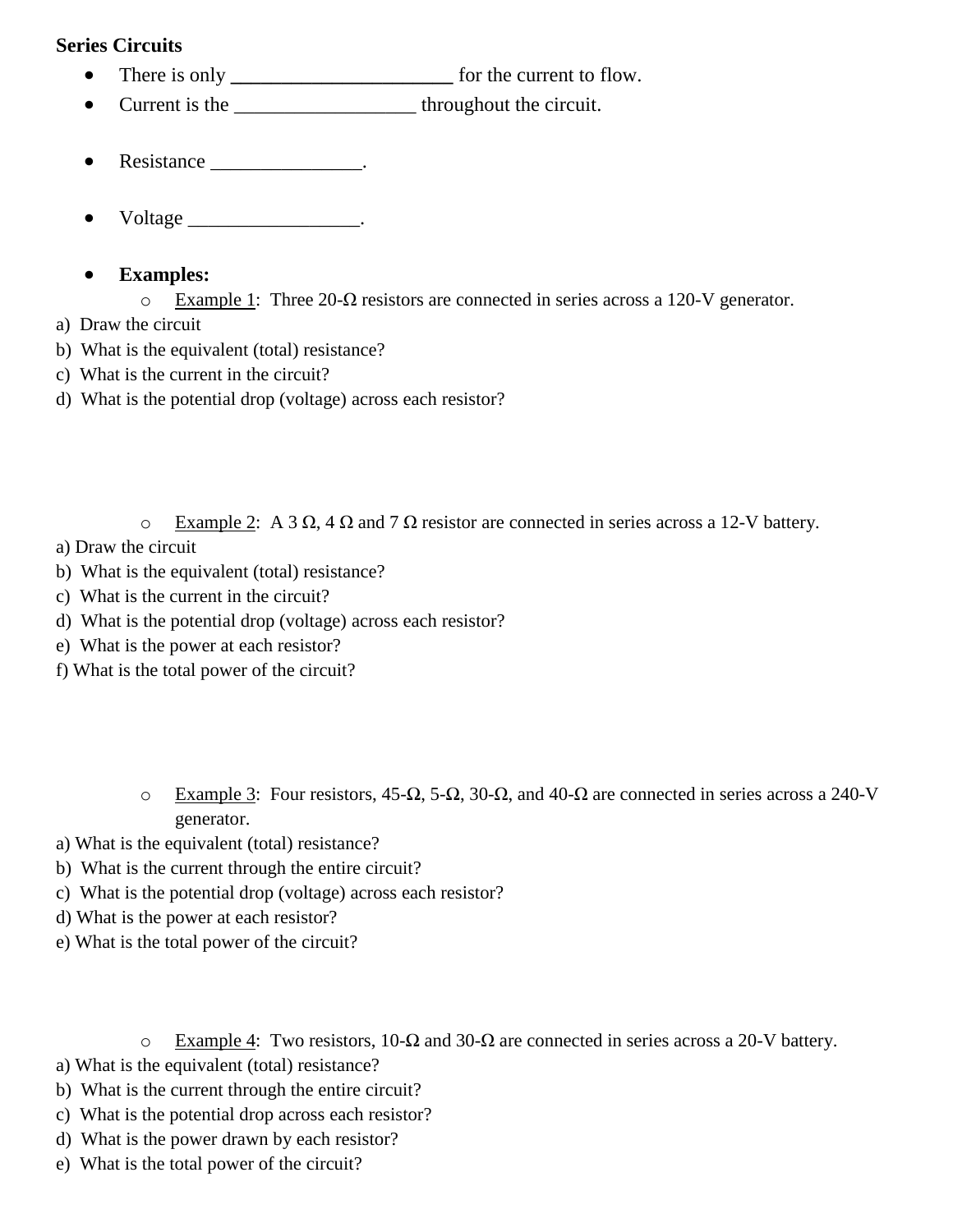# **Parallel Circuits**

- There are \_\_\_\_\_\_\_\_\_\_\_\_\_\_\_\_\_\_\_\_\_\_\_\_\_\_\_\_ for the current to flow.
- $\bullet$  Current \_\_\_\_\_\_\_\_\_\_\_\_\_\_\_\_.
- Equivalent (total) Resistance is always \_\_\_\_\_\_\_\_\_\_\_\_\_\_\_\_\_\_\_\_\_\_\_\_\_\_\_\_\_ than the smallest resistor.
- Voltage is the throughout the circuit.

# **Examples:**

- o Example 1: A 120-Ω resistor, a 60-Ω resistor and a 40-Ω resistor are connected in parallel across a 12-V generator.
- a) Draw the circuit
- b) What is the equivalent (total) resistance?
- c) What is the current through the entire circuit?
- d) What is the current through each branch of the circuit?
	- o Example 2: Two resistors, 45-Ω and 5-Ω, are connected in parallel across a 90-V generator.
- a) Draw the circuit
- b) What is the equivalent (total) resistance?
- c) What is the current through the entire circuit?
- d) What is the current through each branch of the circuit?
- e) What is the power at each resistor?
- f) What is the total power of the circuit?
	- o Example 3: Three resistors, 3-Ω, 12-Ω and 6-Ω, are connected in parallel across a 30-V generator.
- a) Draw the circuit
- b) What is the equivalent (total) resistance?
- c) What is the current through the entire circuit?
- d) What is the current through each branch of the circuit?
- e) What is the power at each resistor?
- f) What is the total power of the circuit?
	- o Example 4: Two resistors, 24-Ω and 72-Ω, are connected in parallel across a 54-V generator.
- a) Draw the circuit
- b) What is the equivalent (total) resistance?
- c) What is the current through the entire circuit?
- d) What is the current through each branch of the circuit?
- e) What is the power at each resistor?
- f) What is the total power of the circuit?